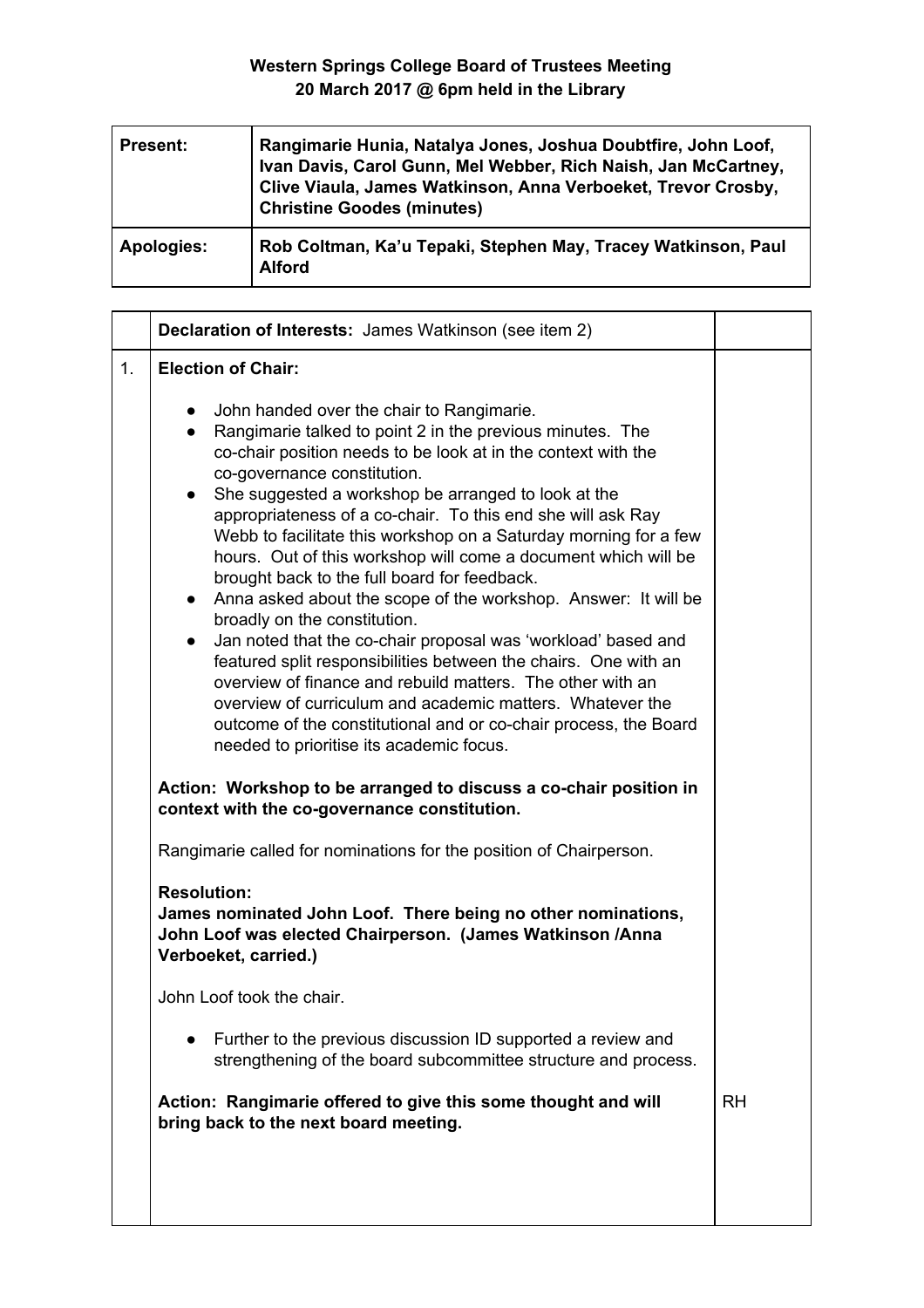| 2. | <b>Principal's Support Paper: ID</b>                                                                                                                                                                                                                                                                                                                                                                                                                                                                                                                                                                                                                                                                                                                                                                                                                                                                                            |    |
|----|---------------------------------------------------------------------------------------------------------------------------------------------------------------------------------------------------------------------------------------------------------------------------------------------------------------------------------------------------------------------------------------------------------------------------------------------------------------------------------------------------------------------------------------------------------------------------------------------------------------------------------------------------------------------------------------------------------------------------------------------------------------------------------------------------------------------------------------------------------------------------------------------------------------------------------|----|
|    | The conflict of interest was recognised. It was agreed that JW<br>$\bullet$<br>would stay for the item.<br>ID reported that James has been employed from November to<br>$\bullet$<br>March as Project Management Support person.<br>ID referred to schedules that are in the board papers.<br>$\bullet$<br>ID & JW are working towards developing services & deliverables.<br>$\bullet$<br>JL acknowledged that we were fortunate to have someone like<br>$\bullet$<br>James who had both the ability and availability to undertake this<br>critical role.<br>We are still working towards fully funding this position. To this<br>$\bullet$<br>end we will have to get concurrence from the Ministry in writing,<br>a requirement for our Auditors.<br>Rich, John, James & Ivan to document the demarcations relating<br>$\bullet$<br>to the paid and voluntary components of the role for subsequent<br>Board approval        |    |
|    | <b>Resolution:</b><br>The Board approves James Watkinson (HPAC Ltd) as Principal's<br>Support Person. John Loof/Trevor Crosby, carried. (All agreed.<br>James Watkinson abstained, carried)                                                                                                                                                                                                                                                                                                                                                                                                                                                                                                                                                                                                                                                                                                                                     |    |
| 3  | <b>End-of-Year Results Analysis: ID</b>                                                                                                                                                                                                                                                                                                                                                                                                                                                                                                                                                                                                                                                                                                                                                                                                                                                                                         |    |
|    | The focus of the Department Annual Reports will be on academic<br>$\bullet$<br>achievement for 2016.<br>Steps (tracking and monitoring) are being put in place for 2017.<br>$\bullet$<br>There has previously been a lack of data entry.<br>$\bullet$<br>Heads of House have looked into the data on attendance.<br>$\bullet$<br>Interventions include students being spoken to, students being<br>$\bullet$<br>put on attendance report. For Y12 and 13 levels, conversations<br>are being held about goals. Mid-year courses for<br>non-attendance students have been successful in the past.<br>Some subject areas could have a more flexible pathway if more<br>$\bullet$<br>internals were offered.<br>Can we capture this data and find out when the problem started?<br>$\bullet$<br>The annual department reporting will give us the feedback on<br>$\bullet$<br>what we need to do in a subject to address this issue. |    |
|    | Action: There will be a summary taken from department reports<br>ready for the next board meeting. Also there will be an action plan<br>to resolve the issue of under performance at senior level.                                                                                                                                                                                                                                                                                                                                                                                                                                                                                                                                                                                                                                                                                                                              | ID |
|    | Two deans have been appointed to tracking students.<br>$\bullet$<br>Get a skill set to build a trajectory for each student.<br>$\bullet$<br>SN would like to develop learning conversations in the junior<br>school.                                                                                                                                                                                                                                                                                                                                                                                                                                                                                                                                                                                                                                                                                                            |    |
| 4. | <b>Business Manager/Administrative Review:</b>                                                                                                                                                                                                                                                                                                                                                                                                                                                                                                                                                                                                                                                                                                                                                                                                                                                                                  |    |
|    | The Board expressed its view on the benefit of more on-staff<br>support for the Principal in relation to budget preparation and<br>management, financial reporting and general business service<br>development. Initially the discussion centred on the possibility of                                                                                                                                                                                                                                                                                                                                                                                                                                                                                                                                                                                                                                                          |    |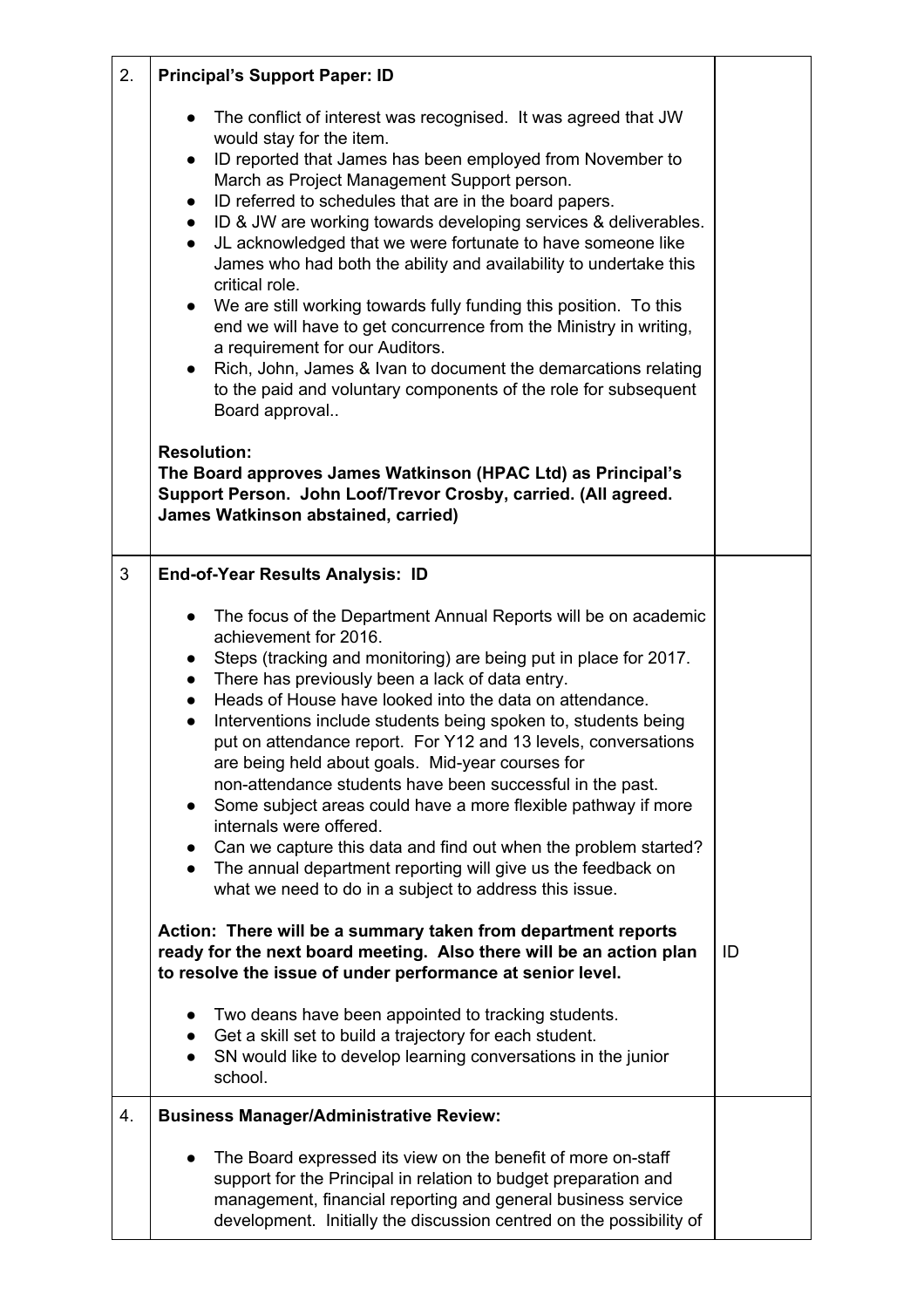|    | a new enhanced financial role within the administration<br>department but broadened into a more generic review of the<br>administration department itself. The Board authorised the<br>Principal to seek external advice on best practice models from<br>other schools.<br><b>Resolution:</b><br>Rangimarie proposed that the school undertake an operational<br>review to develop a fit for purpose structure to manage and deliver<br>the operational requirements for the school. (Rangimarie<br>Hunia/Ivan Davis, carried) | ID |
|----|--------------------------------------------------------------------------------------------------------------------------------------------------------------------------------------------------------------------------------------------------------------------------------------------------------------------------------------------------------------------------------------------------------------------------------------------------------------------------------------------------------------------------------|----|
|    | 8pm: Break and Board photo                                                                                                                                                                                                                                                                                                                                                                                                                                                                                                     |    |
| 5. | <b>Actions from last meeting:</b>                                                                                                                                                                                                                                                                                                                                                                                                                                                                                              |    |
|    | The next PAG meeting date is changed to April 10. This will be<br>$\bullet$<br>held in the staffroom at 7.30pm Carol and John will be the board<br>reps that attend.                                                                                                                                                                                                                                                                                                                                                           |    |
|    | • John will thank the PAG for their fine support.                                                                                                                                                                                                                                                                                                                                                                                                                                                                              | JL |
|    | E-learning Strategy Report:<br>Rangimarie asked how prepared are our students using their<br>own devices for NCEA?<br>Anna questioned the report. It was not what she expected. How<br>$\bullet$<br>is the e-learning strategy going to fit into ILE's? She did not<br>understand what our current state is. What are our goals?<br>She suggested that we look at the TKI website which has<br>templates for e-learning.                                                                                                       |    |
|    | http://elearning.tki.org.nz/Ministry-initiatives/Connected-Learning-Advisor<br>y-service/The-strategic-thinking-roadmap                                                                                                                                                                                                                                                                                                                                                                                                        |    |
|    | We need to have a strategy by consulting with teachers and<br>parents.<br>Rich says Jasmax has a proposal around ICT. We could get<br>some consultancy around this. We could investigate using some<br>of the ILE furniture budget to employ a professional around this.                                                                                                                                                                                                                                                       |    |
|    | Action: E-learning to be brought back to the next board meeting.                                                                                                                                                                                                                                                                                                                                                                                                                                                               |    |
|    | A policy needs to be in place then a strategy about how we are<br>going to implement it.                                                                                                                                                                                                                                                                                                                                                                                                                                       |    |
|    | Action: A proposal about this to go to the DSG meeting.                                                                                                                                                                                                                                                                                                                                                                                                                                                                        |    |
| 6. | <b>Principal's Report:</b>                                                                                                                                                                                                                                                                                                                                                                                                                                                                                                     |    |
|    | ID would like as many board members as possible to attend the<br>Open Evening April 3 at 7pm.                                                                                                                                                                                                                                                                                                                                                                                                                                  |    |
|    | Action: GS to email out invitation.                                                                                                                                                                                                                                                                                                                                                                                                                                                                                            |    |
|    |                                                                                                                                                                                                                                                                                                                                                                                                                                                                                                                                |    |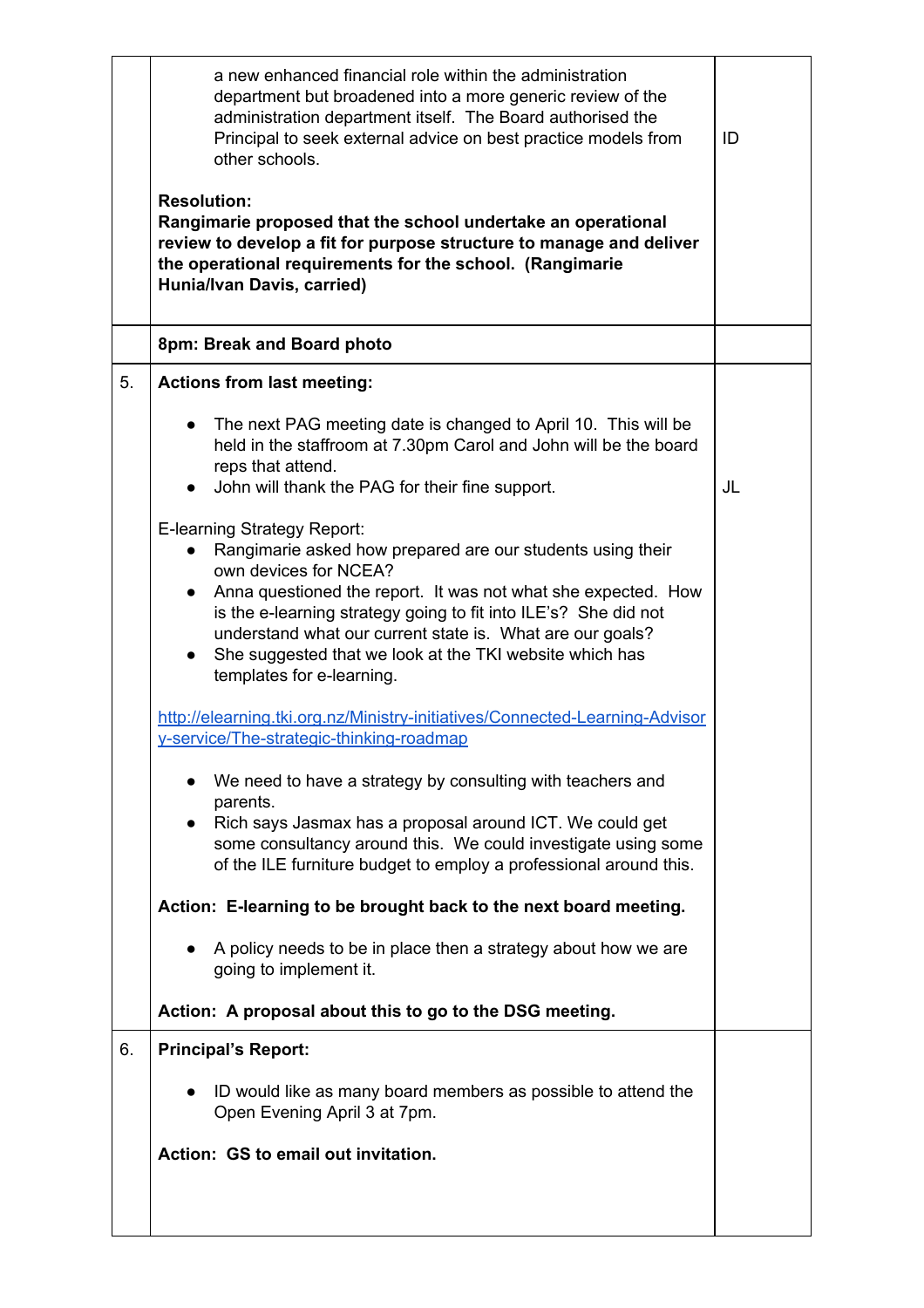| 7. | <b>Finance Report:</b>                                                                                                                                                                                                                                                                                                                                                                                              |  |
|----|---------------------------------------------------------------------------------------------------------------------------------------------------------------------------------------------------------------------------------------------------------------------------------------------------------------------------------------------------------------------------------------------------------------------|--|
|    | • Trevor brought the board up to date.<br>Overall there is a deficit budget but we have a positive cash flow.<br>$\bullet$                                                                                                                                                                                                                                                                                          |  |
|    | Resolution: Trevor recommends that the tabled draft budget be<br>accepted by the board as a working document. (Trevor<br><b>Crosby/Ivan Davis carried)</b>                                                                                                                                                                                                                                                          |  |
|    | Anne McDonnell to be acknowledged by the board for her hard<br>$\bullet$<br>work in transferring the accounts to Zero.<br>Trevor talked about the two resolutions from Auckland<br>$\bullet$<br>Secondary Schools' Centre he was about to recommend.                                                                                                                                                                |  |
|    | Resolution: It was resolved by the Western Springs College Board<br>of Trustees on 20/03/2017, in their role as managing school for<br>Auckland Secondary Schools' Centre, authorises an application to<br>Youthtown for the presentation of a "Living without Violence"<br>group programme at Auckland Secondary Schools' Centre. The<br>total amount requested is \$4,880. (Trevor Crosby/John Loof,<br>carried.) |  |
|    | Resolution: It was resolved by the Western Springs College Board<br>of Trustees on 20/03/2017, in their role as managing school for<br>Auckland Secondary Schools' Centre, authorises an application to<br>the Trillian Trust for the purchase of desktop computers for use at<br>Auckland Secondary Schools' Centre. The amount requested is<br>\$12,630. (Trevor Crosby/John Loof, carried.)                      |  |
| 8. | <b>Discipline:</b>                                                                                                                                                                                                                                                                                                                                                                                                  |  |
|    | One meeting has been held since the last board meeting. The<br>student was reinstated with conditions.                                                                                                                                                                                                                                                                                                              |  |
| 9. | <b>Health &amp; Safety:</b>                                                                                                                                                                                                                                                                                                                                                                                         |  |
|    | The minutes of the last Health & Safety meeting were tabled.<br>$\bullet$<br>Rob Coltman has read these and affirmed they were accurate.<br>There is one defibrillator in the staffroom foyer. There is another<br>$\bullet$<br>in the Te Whakamana area paid for by PAG. PAG has agreed to<br>pay for a third defibrillator to be taken away on trips.                                                             |  |
| 10 | <b>Agenda Items for next meeting:</b>                                                                                                                                                                                                                                                                                                                                                                               |  |
|    | <b>Policy Strategy</b><br><b>Annual Plan</b><br>FF & E (Rich)<br><b>Learning Conversations</b>                                                                                                                                                                                                                                                                                                                      |  |
| 11 | Wrap-up:                                                                                                                                                                                                                                                                                                                                                                                                            |  |
|    | Rangimarie would like to acknowledge Waiorea's huge<br>commitment to Polyfest and congratulated them on their                                                                                                                                                                                                                                                                                                       |  |